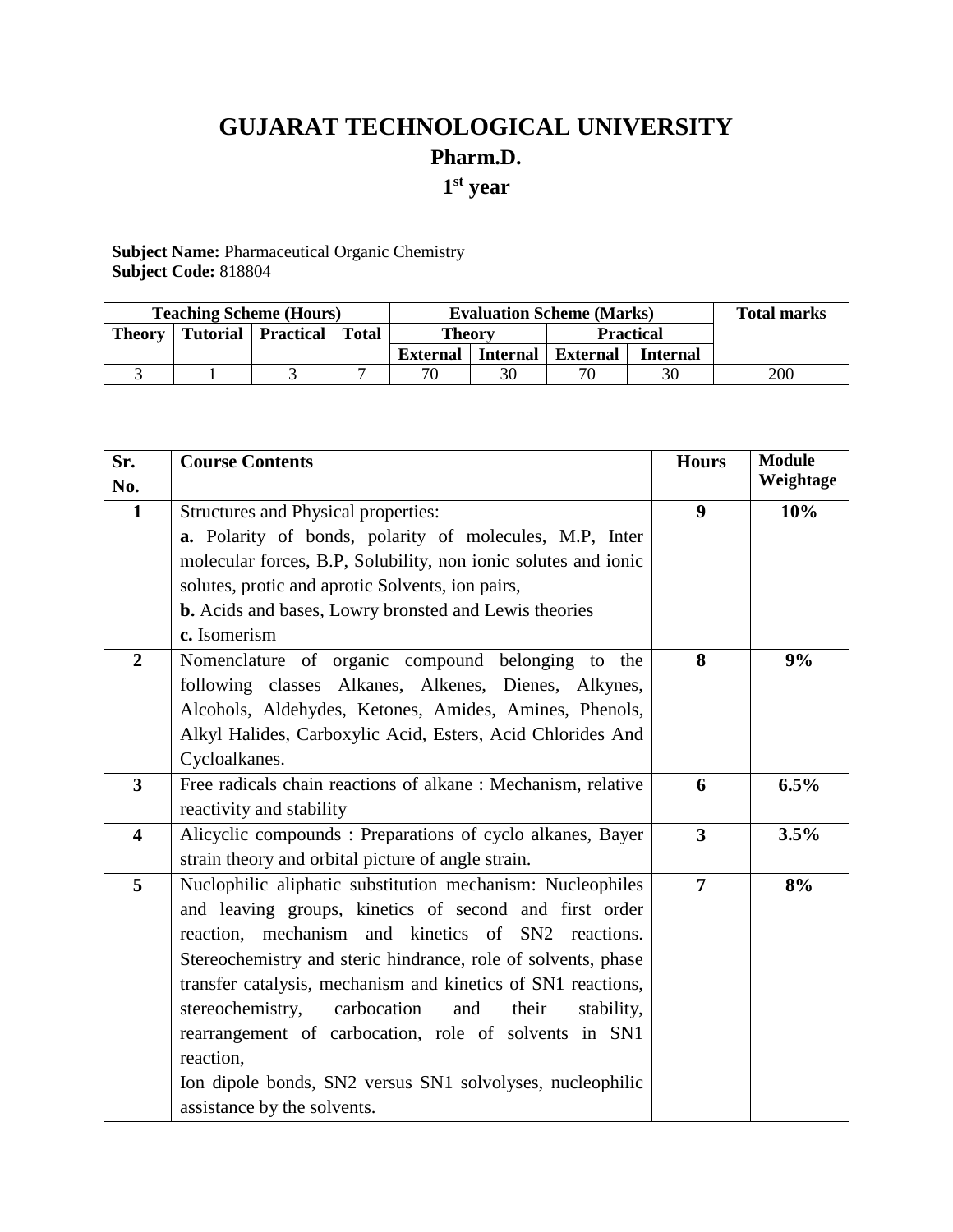| 6                | Dehydro halogenation of alkyl halides: 1,2 elimination,          | 5                       | 5.5% |
|------------------|------------------------------------------------------------------|-------------------------|------|
|                  | kinetics, E2 and E1 mechanism, elimination via carbocation,      |                         |      |
|                  | evidence for E2 mechanism, absence of rearrangement              |                         |      |
|                  | isotope effect, absence hydrogen exchange, the element           |                         |      |
|                  | effect, orientation and reactivity, E2 versus E1, elimination    |                         |      |
|                  | versus substitution, dehydration of alcohol, ease of             |                         |      |
|                  | dehydration, acid catalysis, reversibility, orientation.         |                         |      |
| $\overline{7}$   | Electrophillic and free radicals addition: Reactions at carbon-  | 6                       | 6.5% |
|                  | carbon, double bond, electrophile, hydrogenation, heat of        |                         |      |
|                  |                                                                  |                         |      |
|                  | hydrogenation and stability of alkenes, markownikoff rule,       |                         |      |
|                  | addition of hydrogen halides, addition of hydrogen bromides,     |                         |      |
|                  | effect, electrophillic<br>addition, mechanism,<br>peroxide       |                         |      |
|                  | rearrangement, absence of hydrogen exchange, orientation         |                         |      |
|                  | and reactivity, addition of halogen, mechanism, halohydin        |                         |      |
|                  | formation, mechanism of free radicals additon, mechanism of      |                         |      |
|                  | peroxide initiated addition of hydrogen bromide, orientation     |                         |      |
|                  | of free addition, additions of                                   |                         |      |
|                  | carbene to alkene, cyclo addition reactions.                     |                         |      |
| 8                | Carbon-carbon double bond as substituents: Free radical          | $\overline{\mathbf{4}}$ | 4.5% |
|                  | halogenations of alkenes, comparision of free<br>radical         |                         |      |
|                  | substitution with free radical addition, free<br>radical         |                         |      |
|                  | substitution in alkenes, orientation and reactivity, allylic     |                         |      |
|                  |                                                                  |                         |      |
|                  | rearrangements                                                   |                         |      |
| $\boldsymbol{9}$ | Theory of resonance: Allyl radical as a resonance hybrid,        | 6                       | 6.5% |
|                  | stability, orbital picture, resonance stabilisation of allyl     |                         |      |
|                  | radicals, hyper conjugation, allyl cation as a resonance         |                         |      |
|                  | hybrid, nucleophyllic substitution in allylic substrate, SN1     |                         |      |
|                  | reactivity, allylic rearrangement, resonance stabilisation of    |                         |      |
|                  | allyl cation, hyper conjugation, nucleophilic substitution in    |                         |      |
|                  | allylic substrate, SN2 nucleophilic substituion in vinylic       |                         |      |
|                  | substrate, vinylic cation, stability of conjugated dienes,       |                         |      |
|                  | resonance in alkenes, hyper conjugation, ease of formation of    |                         |      |
|                  | conjugated dienes, orientation of elimination, electrophilic     |                         |      |
|                  | addition to conjugated dienes, 1,4- addition, 1,2-versus 1,4-    |                         |      |
|                  | addition, rate versus equilibrium, orientation and reactivity of |                         |      |
|                  | free radical addition to conjugated dienes.                      |                         |      |
| 10               | Elecrophilic aromatic substitution: Effect of substituent        | 6                       | 6.5% |
|                  |                                                                  |                         |      |
|                  | groups, determination of orientation, determination of relative  |                         |      |
|                  | reactivity, classification of substituent group, mechanism of    |                         |      |
|                  | nitration, sulphonation, halogenation, friedel craft alkylation, |                         |      |
|                  | friedel craft acylation, reactivity and orientation, activating  |                         |      |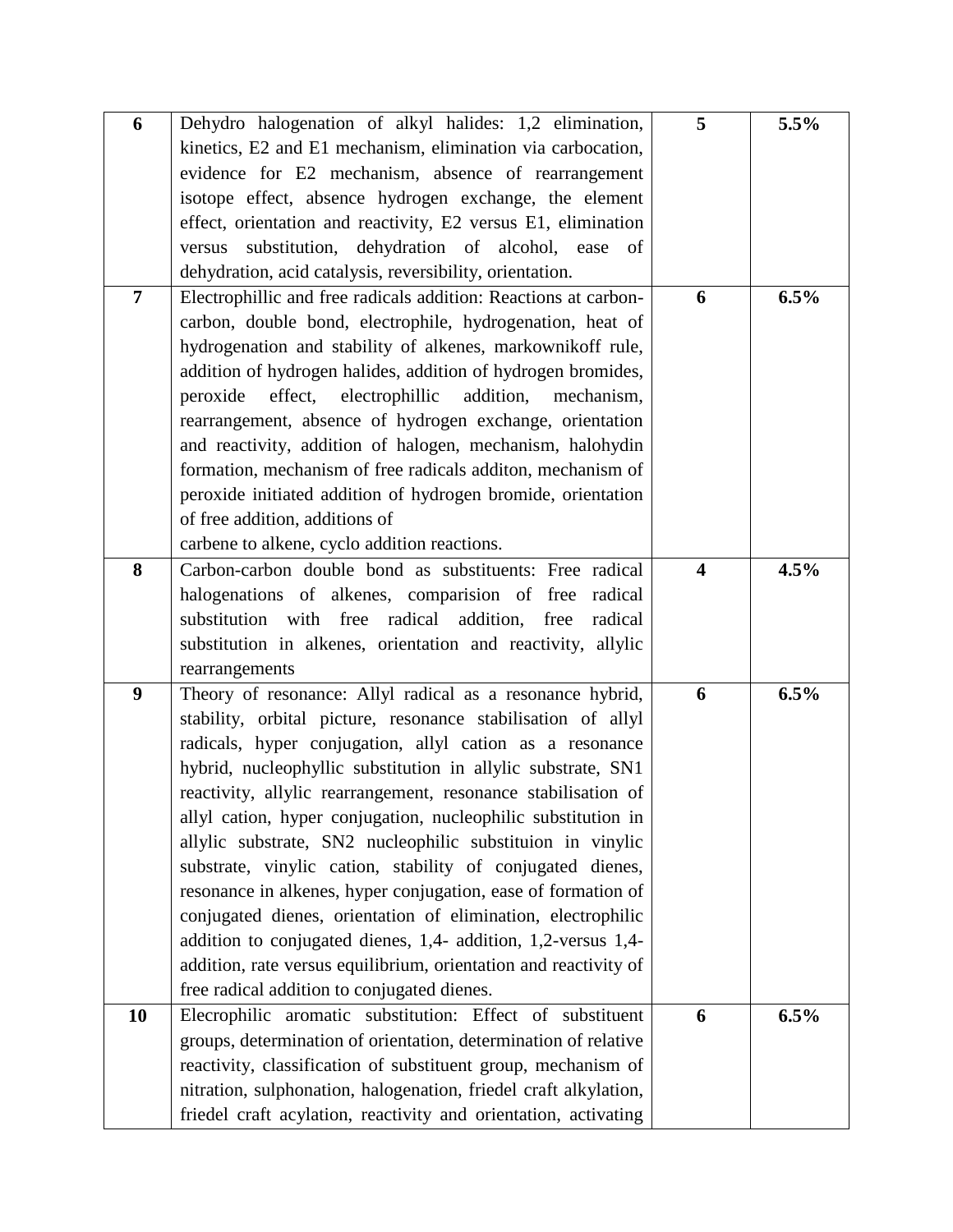|    | and deactivating O,P,M directing groups, electron release via     |                         |      |
|----|-------------------------------------------------------------------|-------------------------|------|
|    | resonance, effect of halogen on electrophilic aromatic            |                         |      |
|    | substitution in alkyl benzene, side chain halogination of alkyl   |                         |      |
|    | benzene, resonance stabilization of benzyl radical.               |                         |      |
| 11 | Nucleophilic addition reaction: Mechanism, ionisation of          | 5                       | 5.5% |
|    | carboxylic acids, acidity constants, acidity of acids, structure  |                         |      |
|    | of carboxylate ions, effect of substituent on acidity,            |                         |      |
|    | nucleophilic acyl substitution reaction, conversion of acid to    |                         |      |
|    | acid chloride, esters, amide and anhydride. Role of caboxyl       |                         |      |
|    | group, comparison of alkyl nucleophilic substitution with         |                         |      |
|    | acyl nucleophilic substitution.                                   |                         |      |
| 12 | Mechanism of aldol condensation, claisen condensation,            | 5                       | 5.5% |
|    | cannizzaro reaction, crossed aldol condensation, crossed          |                         |      |
|    | reaction,<br>benzoin<br>condensation,<br>cannizzaro<br>perkin     |                         |      |
|    | condensation. Knoevenagel, Reformatsky reaction, Wittig           |                         |      |
|    | reaction, Michael addition                                        |                         |      |
| 13 | Hoffman rearrangement: Migration to electron deficient            | 5                       | 5.5% |
|    | Sandmeyer's reaction, basicity of<br>nitrogen,<br>amines,         |                         |      |
|    | diazotisation and coupling, acidity of phenols, Williamson        |                         |      |
|    | synthesis, Fries rearrangement, Kolbe reaction, Reimer            |                         |      |
|    | tieman's reactions.                                               |                         |      |
| 14 | Nucleophilic aromatic substitution: Bimolecular displacement      | $\overline{\mathbf{4}}$ | 4.5% |
|    | mechanisms,<br>orientation,<br>comparison<br>of<br>aliphatic      |                         |      |
|    | nucleophilic substitution with that of aromatic.                  |                         |      |
| 15 | Oxidation reduction reaction.                                     | 5                       | 5.5% |
| 16 | Study of the following official compounds- preparation, test      | 6                       | 6.5% |
|    | for purity, assay and medicinal uses of Chlorbutol,               |                         |      |
|    | Dimercaprol, Glyceryl trinitrate, Urea, Ethylene diamine          |                         |      |
|    | dihyrate, Vanillin, Paraldehyde, Ethylene chloride, Lactic        |                         |      |
|    | acid, Tartaric acid, citric acid, salicylic acid, aspirin, methyl |                         |      |
|    | salicylate, ethyl benzoate, benzyl benzoate, dimethyl pthalate,   |                         |      |
|    | sodium lauryl sulphate, saccharin sodium, mephensin.              |                         |      |

# **Course Materials:**

## **Text books**

- a. T.R.Morrison and R. Boyd Organic chemistry,
- b. Bentley and Driver-Text book of Pharmaceutical chemistry
- c. I.L.Finer- Organic chemistry, the fundamentals of chemistry

## **Reference books**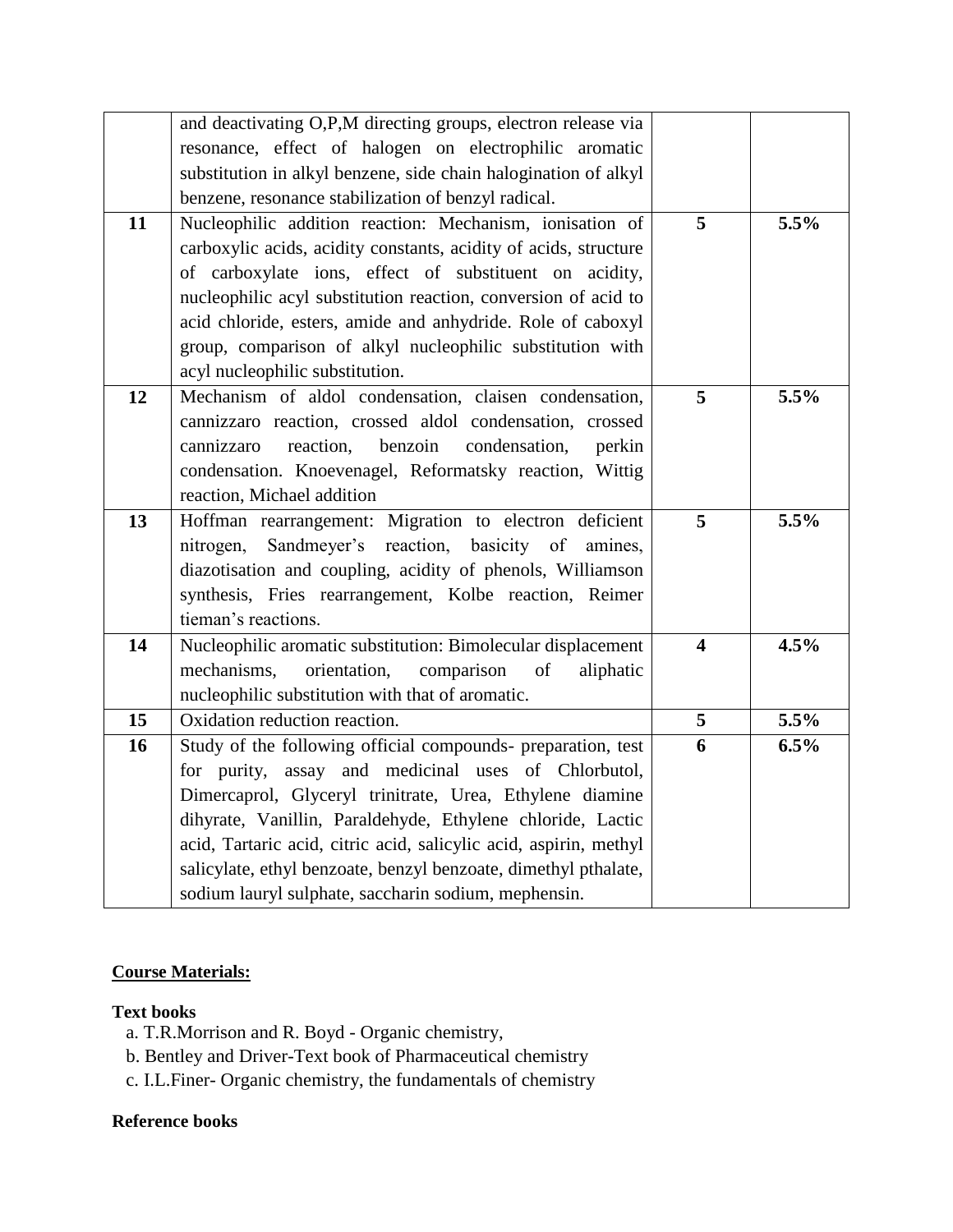- a. Organic chemistry J.M.Cram and D.J.Cram
- b. Organic chemistry- Brown
- c. Advanced organic chemistry- Jerry March, Wiley
- d. Organic chemistry- Cram and Hammered, Pine Hendrickson

#### **Pharm.D. 1 st year**

#### **PHARMACEUTICAL ORGANIC CHEMISTRY**

*Practical (3 Hours / Week; 6 Credits, 90 Hours)*

| Sr. No.        | <b>Experiments</b>                                                                    |  |  |  |  |  |
|----------------|---------------------------------------------------------------------------------------|--|--|--|--|--|
| $\mathbf{1}$   | Introduction to the various laboratory techniques through demonstration               |  |  |  |  |  |
|                | involving synthesis of the following compounds :                                      |  |  |  |  |  |
|                | 1. Acetanilde / aspirin (Acetylation)                                                 |  |  |  |  |  |
|                | 2. Benzanilide / Phenyl benzoate (Benzoylation)                                       |  |  |  |  |  |
|                | 3. P-bromo acetanilide $/ 2,4,6$ – tribromo aniline (Bromination)                     |  |  |  |  |  |
|                | 4. Dibenzylidene acetone (Condensation)                                               |  |  |  |  |  |
|                | 5. 1-Phenylazo-2-napthol (Diazotisation and coupling)                                 |  |  |  |  |  |
|                | 6. Benzoic acid / salicylic acid (Hydrolysis of ester)                                |  |  |  |  |  |
|                | 7. M-dinitro benzene (Nitration)                                                      |  |  |  |  |  |
|                | 8. 9, 10 - Antharaquinone (Oxidation of anthracene) / preparation of benzoic acid     |  |  |  |  |  |
|                | from toluene or benzaldehyde                                                          |  |  |  |  |  |
|                | 9. M-phenylene diamine (Reduction of M-dinitrobenzene) / Aniline from                 |  |  |  |  |  |
|                | nitrobenzene                                                                          |  |  |  |  |  |
|                | 10. Benzophenone oxime                                                                |  |  |  |  |  |
|                | 11. Nitration of salicylic acid                                                       |  |  |  |  |  |
|                | 12. Preparation of picric acid                                                        |  |  |  |  |  |
|                | 13. Preparation of O-chlorobenzoic acid from O-chlorotolune                           |  |  |  |  |  |
|                | 14. Preparation of cyclohexanone from cyclohexanol.                                   |  |  |  |  |  |
| $\overline{2}$ | Identification of organic compounds belonging to the following classes by :           |  |  |  |  |  |
|                | Systematic qualitative organic analysis including preparation of derivatives Phenols, |  |  |  |  |  |
|                | amides, carbohydrates, amines, carboxylic acids, aldehyde and ketones, Alcohols,      |  |  |  |  |  |
|                | esters, hydrocarbons, anilides, nitrocompounds.                                       |  |  |  |  |  |
| 3              | <b>Introduction to the use of stereo models:</b>                                      |  |  |  |  |  |